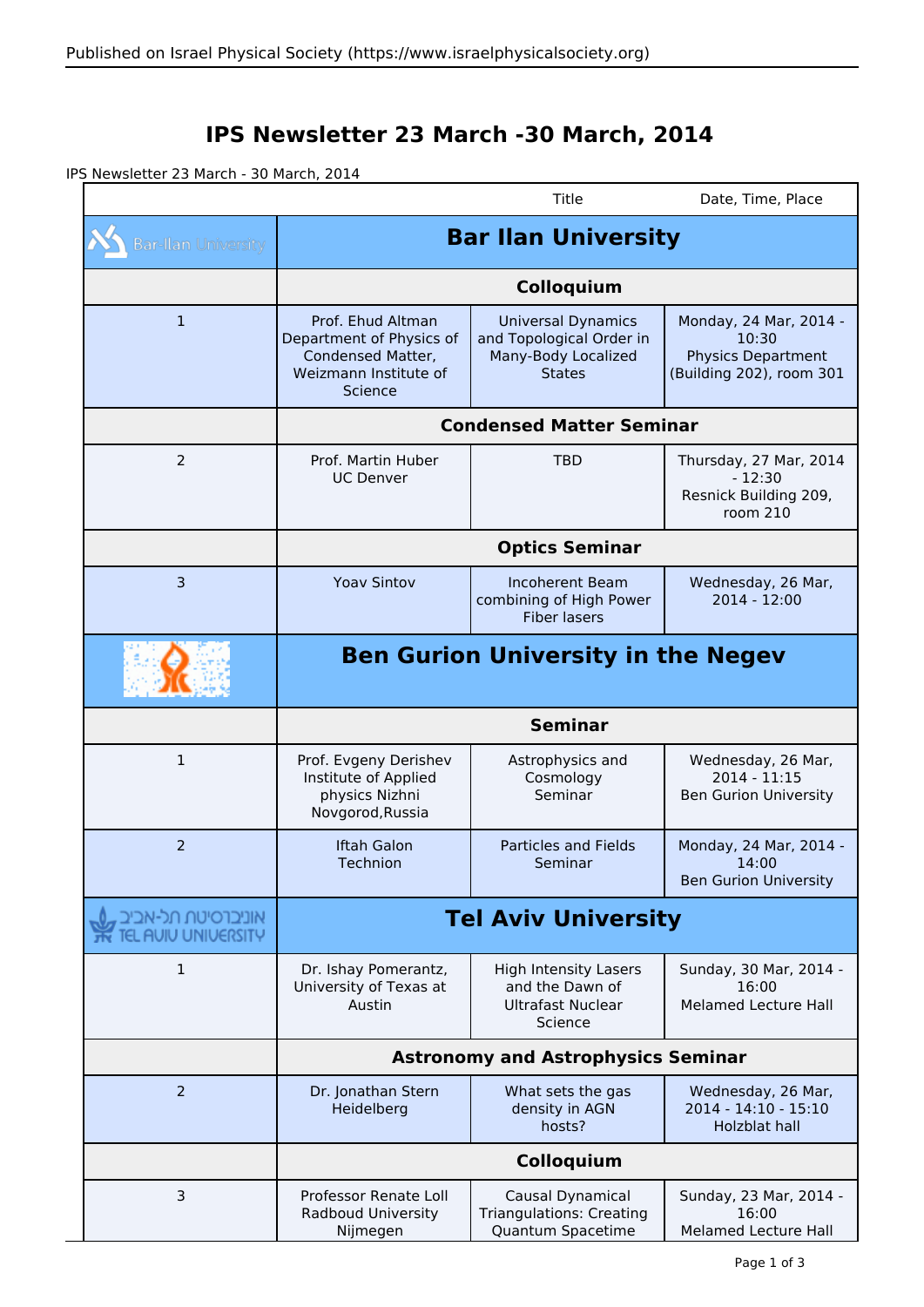|                                                                   |                                                                                       | Title<br>Dynamically                                                                                    | Date, Time, Place                                                                        |  |
|-------------------------------------------------------------------|---------------------------------------------------------------------------------------|---------------------------------------------------------------------------------------------------------|------------------------------------------------------------------------------------------|--|
|                                                                   | <b>Condensed Matter Seminar</b>                                                       |                                                                                                         |                                                                                          |  |
| $\overline{4}$                                                    | Dr. Alex Retzker<br><b>HUJ</b>                                                        | Increasing sensing<br>resolution with error<br>correction                                               | Monday, 24 Mar, 2014 -<br>$16:00 - 17:15$<br>Shenkar 204                                 |  |
| 5                                                                 | Miri Zilka<br><b>TAU</b>                                                              | Feeding mechanism in<br>larval fish                                                                     | Thursday, 27 Mar, 2014<br>$-13:10 - 14:00$<br>Shenkar 204                                |  |
| האוניברסיטה העברית בירושלים<br>The Hebrew University of Jerusalem | <b>The Hebrew University of Jerusalem</b>                                             |                                                                                                         |                                                                                          |  |
|                                                                   | <b>Astrophysics Seminar</b>                                                           |                                                                                                         |                                                                                          |  |
| $\mathbf{1}$                                                      | Dr. Shigeki Inoue<br>Racah Institute of<br>Physics, Hebrew<br>University of Jerusalem | "TBA" (at the Institute's<br>website)                                                                   | Tuesday, 25 Mar, 2014<br>$-12:30 - 13:30$<br>Kaplun Building, Seminar<br>room, 2nd floor |  |
|                                                                   | Colloquium                                                                            |                                                                                                         |                                                                                          |  |
| $\overline{2}$                                                    | Prof. Gerard Mourou<br>IZEST, École<br>Polytechnique<br>(Palaiseau, France)           | "Ultra High Intensity<br>Laser: New high energy<br>physics paradigm"                                    | Monday, 24 Mar, 2014 -<br>$12:00 - 13:30$<br>Levin building, Lecture<br>Hall No. 8       |  |
|                                                                   | <b>Condensed-Matter Physics Seminar</b>                                               |                                                                                                         |                                                                                          |  |
| 3                                                                 | Dr. Eytan Grosfeld<br>Department of Physics,<br>Ben Gurion University of<br>the Negev | "Majorana fermions in<br>the superconducting<br>qubit architecture"                                     | Thursday, 27 Mar, 2014<br>$-12:00 - 13:30$<br>Danciger B Building,<br>Seminar room       |  |
|                                                                   | <b>Symposium on Quantum Measurement</b>                                               |                                                                                                         |                                                                                          |  |
| 4                                                                 | Prof. Klaus Mølmer<br>Aarhus University                                               | "How do we optimally<br>extract precision<br>information from<br>continuous<br>measurement<br>records?" | Sunday, 23 Mar, 2014 -<br>$12:00 - 13:00$<br>Danciger B Building,<br>Seminar room        |  |
| 5                                                                 | Prof. Martin B. Plenio<br>University of Ulm                                           | "Measuring<br>Entanglement and<br><b>Quantum States</b><br>Efficiently"                                 | Sunday, 23 Mar, 2014 -<br>$13:30 - 14:30$<br>Danciger B Building,<br>Seminar room        |  |
|                                                                   | <b>Weizmann Institute</b>                                                             |                                                                                                         |                                                                                          |  |
|                                                                   | Colloquium                                                                            |                                                                                                         |                                                                                          |  |
| $\mathbf 1$                                                       | <b>ACHIM ROSCH</b><br>UNIVERSITY OF<br><b>COLOGNE</b>                                 | Skyrmions, monopoles<br>and emergent<br>electromagnetic fields in<br>chiral magnets                     | Thursday, 20 Mar, 2014<br>$-11:15 - 12:30$<br>Physics Building -<br>Weissman Auditorium  |  |
|                                                                   | <b>Condensed Matter Seminar</b>                                                       |                                                                                                         |                                                                                          |  |
| $\overline{2}$                                                    | Bertrand I. Halperin<br><b>Harvard University</b>                                     | Fractional quantized<br>Hall effect and phase                                                           | Wednesday, 26 Mar,<br>2014 - 13:15 - 14:30                                               |  |